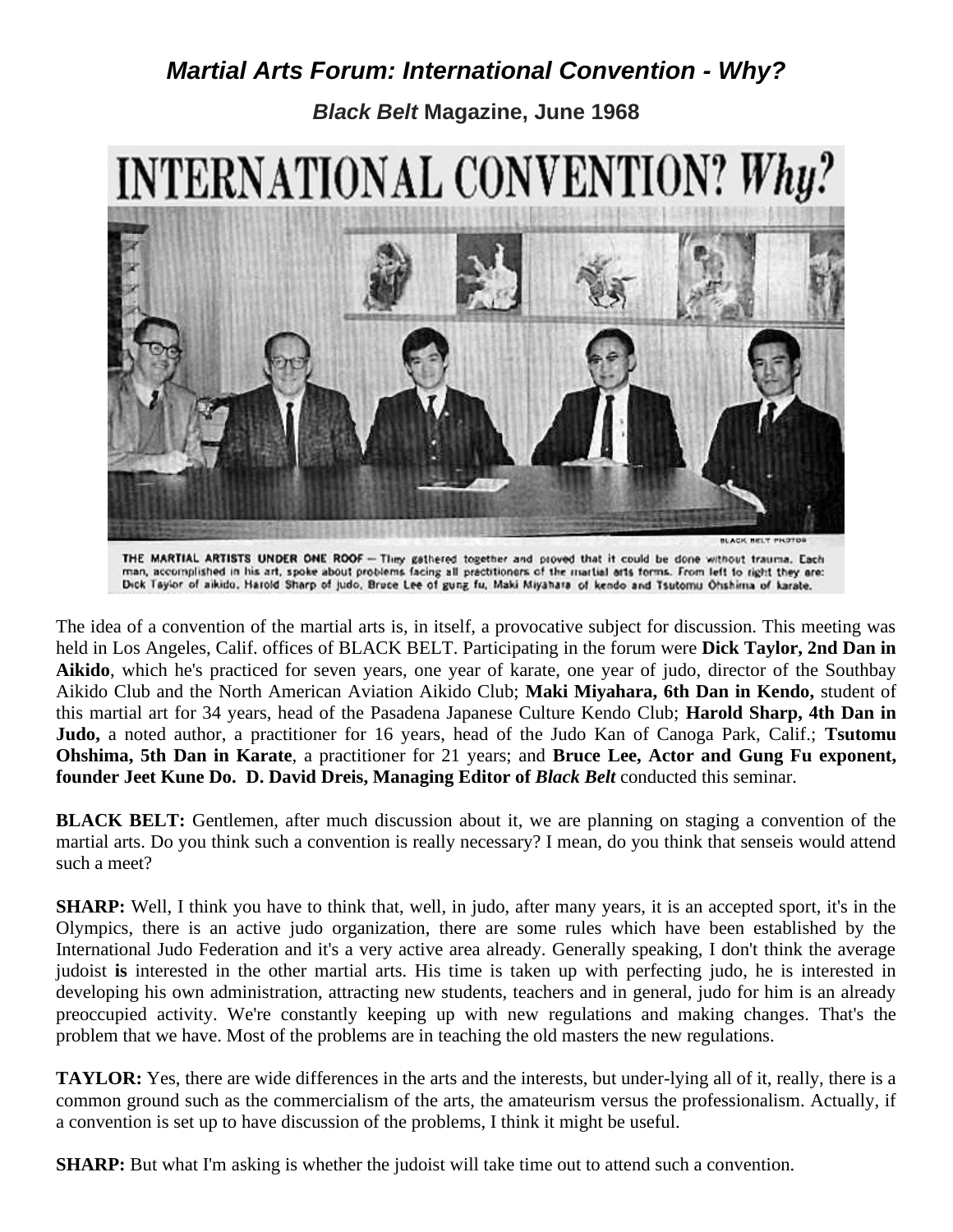**LEE:** Today, there are wide differences in any art. You can see it at karate tournaments where people go just to imitate other people's techniques, but they are totally preoccupied with their own art. I would say that a convention is good if you can get people who are open minded and not prejudiced to come.

**SHARP:** Certainly…

LEE: If you can meet on a common ground of the quality of the martial arts and attract people who are interested in the quality. You know, I think that a lot of people who come to a convention of this type will have to be open minded about the martial arts and will come, not for their glory, but to learn.

**OHSHIMA:** Yes, that's true. I know that I am interested in other martial arts, but a lot of men in the field simply are not. A convention like this is a very good thing and I hope it succeeds. I'll be there, but I hope that other people will come.

LEE: I don't think that you'll get only the quality people, though. I think that you'll get a lot of the phonies as well, guys who want to come to a convention, to say that they came to a convention, that sort of thing. Of course, once at a convention, when they get up to speak, you're going to be able to identify the phonies. I think there are more phonies in the art of gung fu today than in any other art.

**TAYLOR:** Well, I don't think gung fu has an edge on Aikido or any of the other arts.

**LEE:** Much of the phoniness comes about because of the lack of communication between instructors.

**BLACK BELT:** That seems to be the common ground you were talking about, the phonies in the business.

LEE: Look, you're going to get a lot of people who won't open up and talk. There are a lot of people who think that if you keep your mouth shut, people will think that you're a philosopher and very smart.

**MIYAHARA:** A convention, I'm certain will make people aware of the other arts and may increase interest, not only deepening in their own art, but in other arts. I know, kendo is an art that is sadly lacking from the enthusiasm of the other arts and this convention I think will be of great benefit to the arts such as kendo. I'm not worried as much about the phoniness in kendo as the others may be in karate or judo or. . .Well, I'm really interested in creating interest in kendo, keeping it alive.

**BLACK BELT:** So, a convention like this would increase interest in kendo, you believe.

**MIYAHARA:** That's probably true. You know, right now kendo is suffering be-cause it is only attracting students who are interested in history, or they took some zen or because their family's religious and spiritual ties have made them come to study kendo.

**SHARP:** I don't think that they're going to get a great big interest in kendo or other arts, but they may come because they may want to know more about it, that's all. The judoist is interested in teaching and in the education of the public and this convention, if it focuses on that, will be of benefit to everyone. You know, each man takes up a martial art for his various reasons. A lot of them go to dirty schools and forget the reason, the real reason, for studying the martial arts, the improvement of the mind and body. It's a frame of mind. We're all interested in the basic discipline, but many instructors have for-gotten the other things. You know, we could exchange ideas on teaching which would be helpful. For example, I've found out that in teaching children, if you divide half of the instruction to playing games and the other half to judo, you can get much farther with them. Now, this is a technique which I have learned over the years and my experiences might prove helpful to those in attendance. Of course, I hope to learn of the experiences of others, too.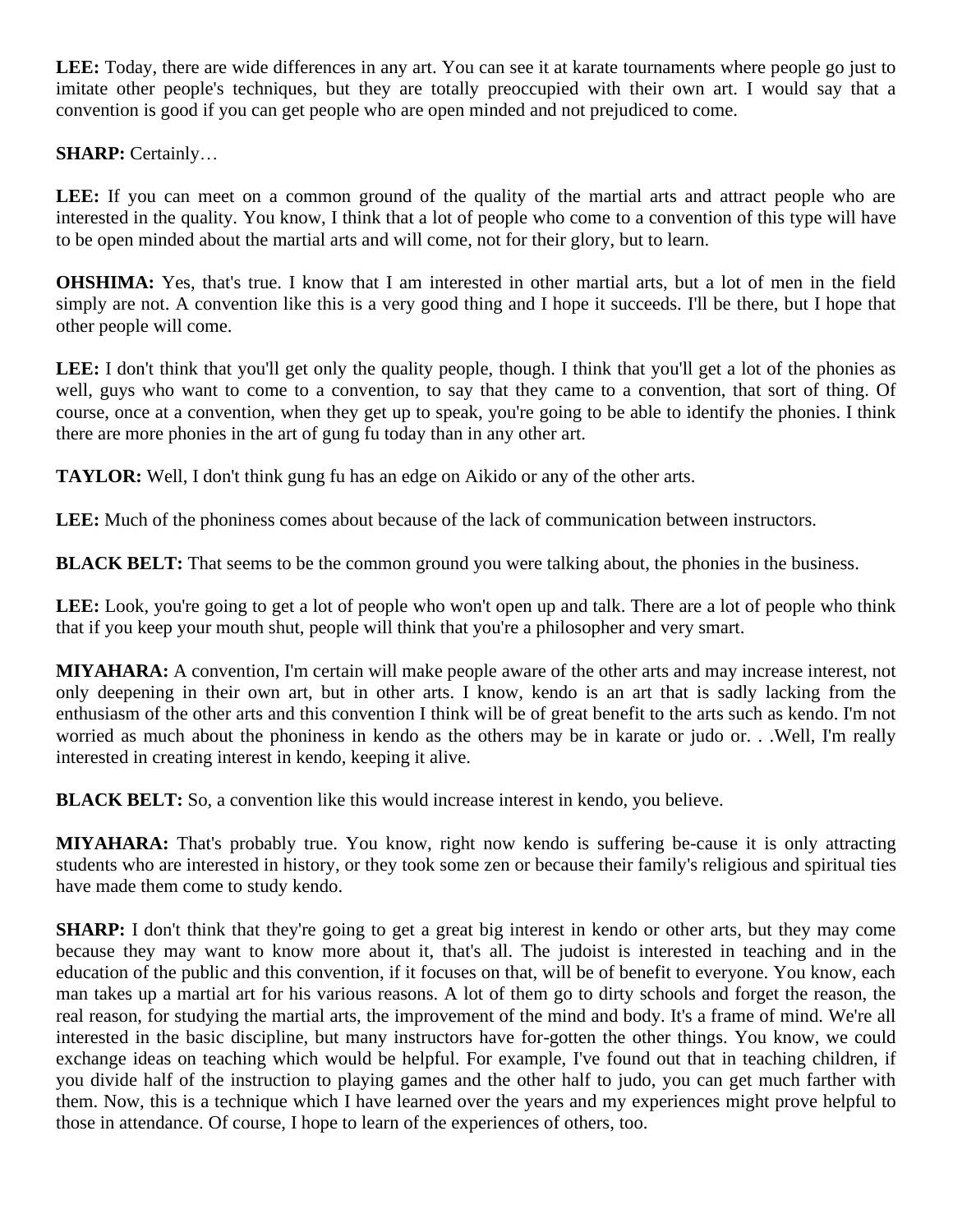**OHSHIMA:** You know, I worry that the judo man and the Aikido man won't come to the went and that it will turn out to be a meeting of karate men. I know that if went to a judo meeting I would feel out of place. I hope that doesn't happen here because I am interested in the other arts. I have friends in all of the arts. I want to see these people, talk to them about their art. I may not want to learn more about it in a sense of practicing their arts, but maybe when I hear these people speak, I'll say, "Yes, that sounds what I'd like to know more about." I think, for example, that seeing everyone is a good idea. You know, I've seen all of these gentlemen here individually, but never together and I think this kind of all-together meeting will be beneficial. I think that we will see the different levels and the points we will agree upon. This is where the benefits will come. I think we will find, as I have in many cases, that we all reach a certain level together.

**SHARP:** Sure, this is important. We all have a common interest in the martial arts. Understanding the differences is very necessary. As you grow older in the arts, your motivation changes. When you get older, you're no longer eager to work out in tournaments. You know your art 'and you tend to forget the appeal of selfdefense, you start to concentrate on the martial arts in a general way. We're interested in insurance, discipline, public relations. We all face poor images thanks to the television shows and the movies. I know that I got a telephone call from a mother who wanted to enroll her child in a judo class and asked me if, after he completed his training, would he be able to take knives away from five people. When I laughed she asked, four, then three, then two. It's ridiculous. (laughter)

**MIYAHARA:** Of course, you're going to run into the problem of commercialism at the convention. Not that the convention is commercial, but there is a major emphasis on this commercialism. I know that in Japan, the commercialism is the last thought.

**SHARP:** Look, that is a big problem. Just how commercial should you be? What rates should you charge the students? You've got to be commercial in the United States and that's just the facts of life, but how much? In my own experience, for years I charged a very low rate and people told me I was crazy, but I had been trained in Japan and I felt that you should not be a profiteer on the martial arts. Well, after years of struggle, I decided to raise my rates and somehow, I got better students, guys who were committing themselves to learning about judo and all of the guys who dressed in. dirty gi and who really couldn't care less dropped by the wayside.

LEE: A lot of guys come into karate, for example, because they want to "be ad-mired by your friends, feared by your opponents"-that sort of thing. This convention should discuss this aspect, I think, and all of its benefits and drawbacks. I think that a lot of the mysticism will disappear, certainly if people could hear these people personally.

**OHSHIMA:** The majority of teachers in the martial arts would find the other martial arts beneficial to them, really, if they took it up. I know that many of the instructors today no longer are any good at their art. Most of the students today are better than their instructors…

LEE: Definitely... You get better with your open sparring and these teachers don't spar; they don't work.

**OHSHIMA:** I've seen some of these teachers continually promote themselves. One year, they're first dan, then second dan and then third dan, soon fifth dan. The students work for their grades, but the teachers merely accept them.

**TAYLOR:** This grading problem faces us all. We have the same technical problems and we have the same problems with our own organization. Everyone seems concerned about which style is best which is a needless question. I think an exchange of viewpoints, perhaps a demonstration of the styles is important.

**SHARP:** There are problems in all of the martial arts and we should expose them, but be intelligent about it, use discretion in it and recognize that we have enough going against us, we must highlight the good points of every martial art.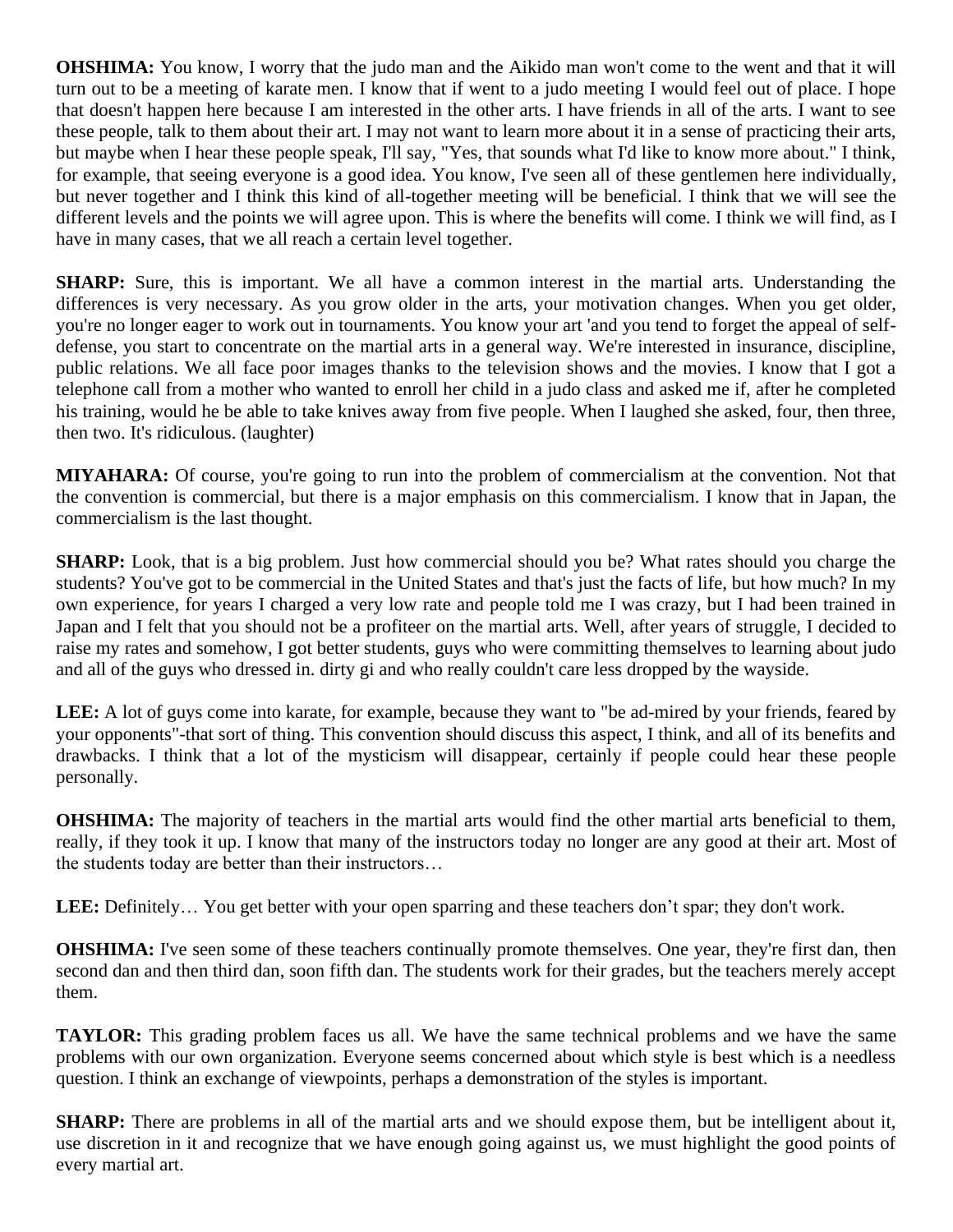**MIYAHARA:** I think that with kendo, it's really more exciting than people in the other arts want to admit. We all, in the various martial arts want to reach a goal. Every martial arts player, student, wants to reach that goal, whatever it is and when you look at all of the martial arts we are all aiming at the same thing.

**OHSHIMA:** You listen to any of the authorities on the arts and they're all working for the same thing.

**SHARP:** We are all specialists in a form of martial arts, of course, but we all face the constant practice of our art, all want to develop fully in the field…

LEE: I think that's true. If you're interested in the martial arts you're not really interested in whether or not I could beat you with a hammerlock from judo or a chop from karate. Actually, this would be beneficial for us in. the sense that we might say, "Hey, I could use that and if I can't get in with a karate chop, I could use this throw from judo. 'I But I don't think that's important to the understanding and the communication of the martial arts.

**BLACK BELT:** Do you think that it might come about, as Bruce points out, that a student of one martial art might take up another martial art and then be that more proficient?

LEE: The whole thing is summed up in one word, "efficiency." If you can beat a man quickly and easily, who cares what school it comes from?

**SHARP:** I don't think that you'll ever find one student taking all of the arts, or actually leaving one art and going to another. There is too much to learn from one art and you've got to continue to practice it again and again…

**OHSHIMA:** I don't agree. I think right now, we are exchanging students and many of my karate students have studied judo and I think probably many of your students are studying karate.

**SHARP:** A small minority.

**OHSHIMA:** Ah! But they are and that's the big thing. It may get more, especially with this convention which I think is a wonderful thing. I hope it goes on every year and that people know one another and learn from one another and that students will exchange one art for another and learn both…

**TAYLOR:** Well that would be difficult, really, because, well, there is a different kata. For example, karate's main interest is in stance and in Aikido it's in movement.

**OHSHIMA:** Oh, maybe there is a different way to begin, but this may surprise you, right now, I would like to learn Aikido. You know, I have been with karate all of my life, but I would like to know Aikido, too.

**OHSHIMA:** There is really not that much difference.

**LEE:** Look, they say that one art is soft and the other art is hard. Judo is soft, karate is hard. Maybe our approach is different, but we all reach this ultimate goal, this ultimate point together. Personally, I believe that a guy should know more than one art.

**SHARP:** I disagree. I mean in the sense that he should practice it.

**LEE:** Why not? This is just prejudice which keeps a person from learning another art and working at it. In selfdefense if your interest is to throw him, okay, but why not hit him, too? You're looking for a way to beat. him and that's what counts. I think the convention should have speakers who would tell what they believe and then have questions from the floor. That's what counts.